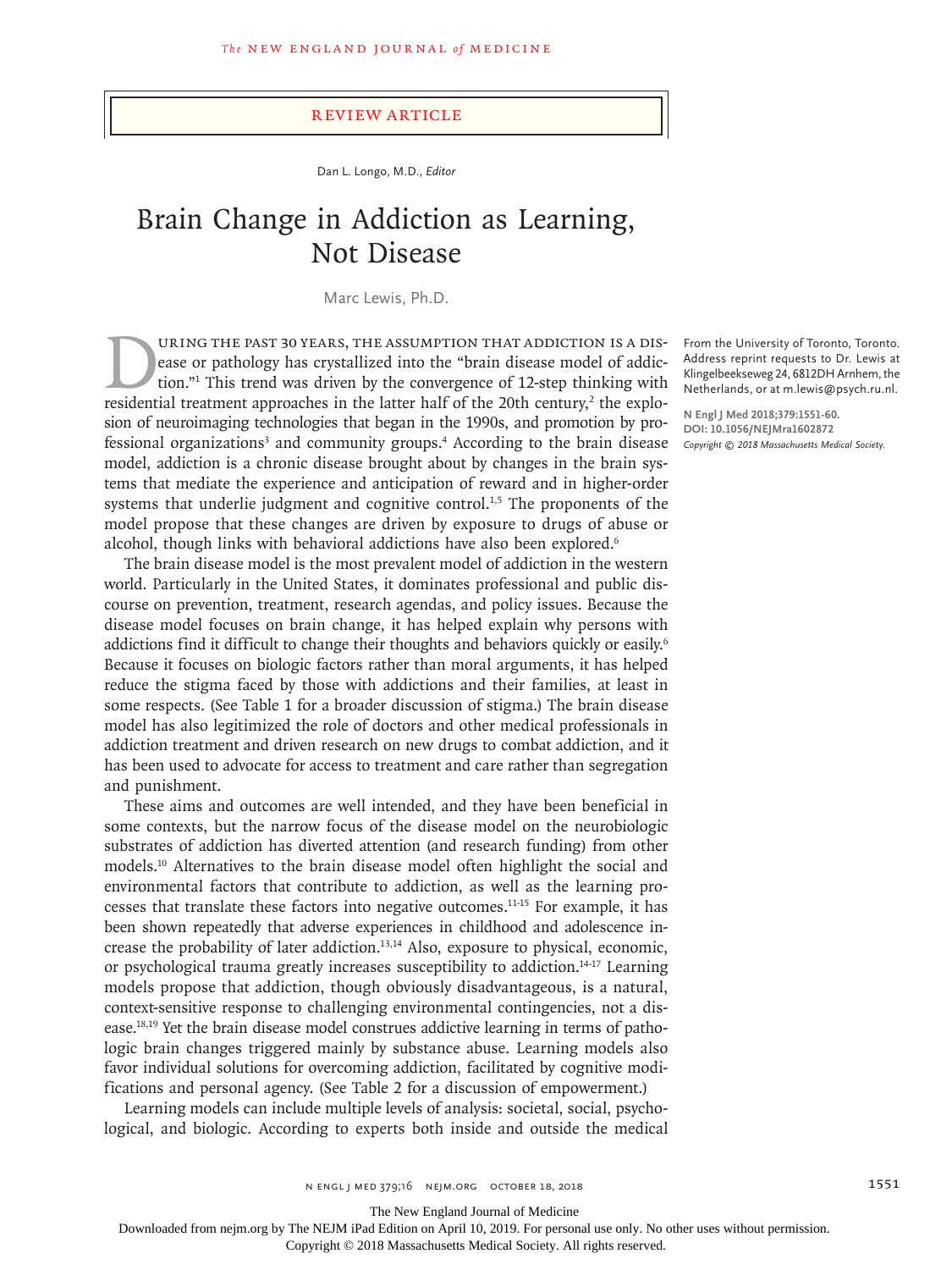#### **Table 1. Brain Disease Model and Stigma.**

- **Proponents of the brain disease model of addiction have consistently claimed that the disease definition has major social benefits for people with addiction.** Before addiction was defined as a disease, it was mostly viewed as a moral failure, and "addicts" were reviled as self-indulgent, weak, dirty, or malicious. But if addiction is viewed as a disease (like any other disease), then the behaviors of people with addiction should not be seen as their fault. In this way, the disease model was proposed to reduce stigma, blame, and the assumption that people with addiction should be punished or removed from society. The disease model should be commended for even partial success in achieving these humanitarian goals.
- **Yet the disease definition can replace one kind of stigma with another.** The notion of a mental illness or disease can hurt more than help those with behavioral problems such as addiction, because it fuels discrimination and alienation of another sort. The disease designation can reinforce the belief that an inviolable or essentialist "badness" is built in and permanent, resulting in a sense that one is fundamentally different from "normal" people, with concomitant feelings of inferiority and shame.<sup>7,8</sup> The label can also curtail attempts to improve one's functioning without medical care. Biogenetic explanations carry the implication that people with addictions are not really trustworthy, now or in the future, because of a biologic proclivity they cannot control.9 Not only does this fuel one kind of stigmatization; it also helps rationalize a long-standing policy of withholding employment benefits and positions of authority from anyone who has ever been labeled an addict.
- **It is true that some people with addiction feel consoled by the disease label.** In fact, psychiatric classifications have provided people who have diverse emotional and mental problems with a label and (sometimes) a hypothetical explanation for adversities that can otherwise seem indefinable, amorphous, and yet blameworthy. Distinct categories with concrete labels can help provide closure, context, and even a sense of belonging (to a particular group).
- **Yet many people with addiction recoil from the disease label.** Especially when they are successful in galvanizing their willpower and rejigging their habits (i.e., recovering), they often find it confusing and debilitating to be told they are chronically ill. People with previous addictions ("recovered addicts") usually want to feel that they have developed beyond their addiction and become better people as a result. Many would prefer respect for that achievement over the pity bequeathed by the disease definition.

field, $27$  these levels of analysis should ideally be integrated for a comprehensive understanding of addiction. Unfortunately, however, the neural level of analysis is almost always ignored by nondisease models that emphasize learning. (Work by Szalavitz is a notable exception.<sup>28</sup>) Rather than ignore (or dispute) evidence of brain change in addiction, the current learning model reinterprets such evidence. Psychological change, development, and indeed all learning involve brain change. It is therefore unnecessary and perhaps unreasonable for a learning model of addiction to dismiss neural findings.

In this review, I examine addiction within a learning framework, informed by classic and contemporary cognitive principles, which can incorporate the brain changes seen in addiction without reference to pathology or disease. In doing so, I hope to connect neurobiologic and environmental accounts to make sense of addiction with a degree of depth and precision that could not be achieved by either one alone. I also interpret key neurocognitive findings from both learning and disease perspectives to highlight their parallels as well as their disparities (Table 3).

### Addiction as Learning

Psychologists have historically divided learning into operant conditioning, by which animals work to receive rewards predicted by specific cues, and Pavlovian conditioning, by which animals respond automatically to the stimulus properties of cues themselves. Advances in cognitive psychology reveal that learning also involves planning, decision making, inhibitory control, and strings of cues that eventually lead to predicted rewards. The contemporary view from cognitive science has extended this understanding with models of "embodied cognition," which propose that all cognitive activity (including learning) results from iterative, self-perpetuating interactions (i.e., feedback) between the animal and the environment.<sup>29</sup> From this perspective, learning occurs when the animal's neural capacities become entrained with an environmental context. Thus, learning is not just a response to stimuli but active engagement with meaningful aspects of the environment.<sup>30</sup>

The brain disease model does not dismiss the importance of learning but views this learning as pathologic. Addictive behaviors are proposed to begin as impulsive bids for highly motivating rewards, consolidated through operant conditioning, but to end up as automatic (Pavlovian) responses that bypass intention, augmented by a loss of inhibitory control and a capacity for choice. This observation is consistent with models of "delay discounting," which propose that immediate payoffs are inflated in their perceived value, whereas longer-term rewards are "discounted" (devalued).<sup>31,32</sup> Psychologists view delay discounting as an intrinsic cognitive bias, not only in humans but in other mammals as well. Yet delay discounting seems to be augmented in addiction, with long-term rewards falling off the radar almost entirely. "Dual process" models of addiction may help to explain this phenomenon,<sup>33</sup> in that a cognitive "overseer" loses the capacity to override impulsive choices.<sup>34</sup> Although none

The New England Journal of Medicine

Downloaded from nejm.org by The NEJM iPad Edition on April 10, 2019. For personal use only. No other uses without permission.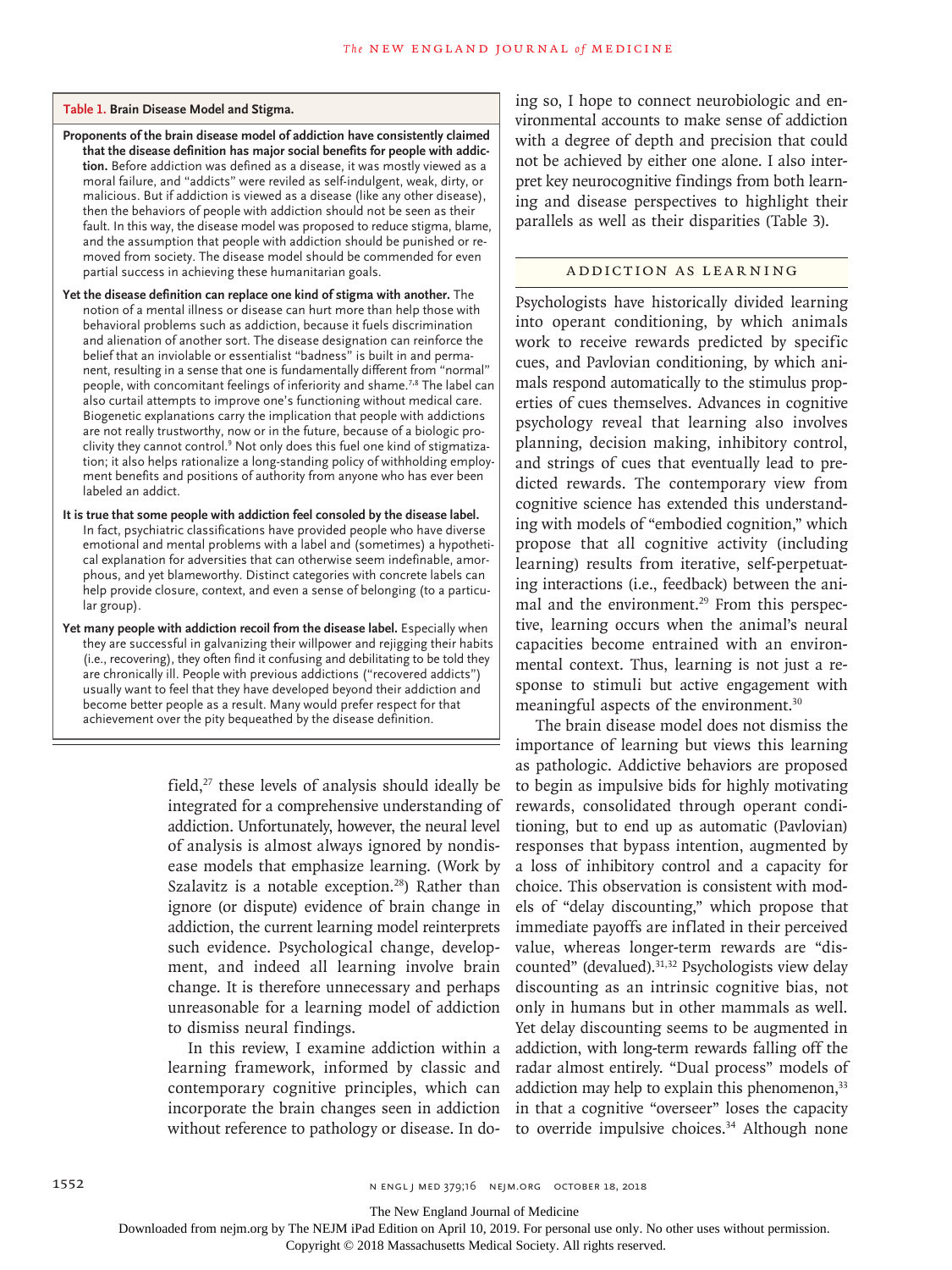of these learning mechanisms are necessarily unique, the brain disease model of addiction views the progression of decreasing control as a reflection of pathologic brain changes.

Addiction neuroscience explores these brain changes. The shift from impulsive (operant, reward-driven) actions to compulsive (automatic, Pavlovian) associations is a case in point. When drug taking is found to be highly rewarding, the ventral striatum (including the nucleus accumbens) focuses attention on the desired goal, activates a behavioral sequence to achieve that goal, and produces a motivational urge to energize that behavior.35 Over time, however, as behavior becomes more compulsive and less impulsive (less reward-driven), activation increases in the dorsal striatum, the region most associated with automatic responses.10,33,36,37 This progression is thought to eradicate willpower,<sup>38</sup> because conscious choice is no longer driving the behavior.

The neurotransmitter dopamine has often been the focus of neural models of addiction.<sup>36</sup> But dopamine has many functions, both in the striatum and in the prefrontal cortex, depending partly on the receptor type absorbing it. For the purposes of this discussion, we can think of dopamine as activating synaptic activity and, over time, synaptic change, both in the ventral and dorsal striatum and in the prefrontal cortex (partly through its effect on glutamate transmission). The release of dopamine to these and other systems is triggered by the perception of cues paired with anticipated rewards (in the case of operant learning) or with automatic responses (in the case of Pavlovian conditioning). Yet dopamine metabolism also responds to the experience of rewards, increasing when rewards exceed expectations and decreasing when they fall short. Addiction neuroscientists highlight the long-lasting sensitization of the dopamine system to addictive rewards or the cues that predict ing (i.e., the proportion of impulsive choices).<sup>39</sup> them, resulting in craving and narrowed attention $6,37$  as well as the subsequent blunting of the dopamine system over time.<sup>1</sup>

Striatal systems engage in constant cross-talk with regions of the prefrontal cortex. Prefrontal activation (in the orbitofrontal cortex) determines the attractiveness of potential rewards and also (in the dorsolateral prefrontal cortex) the exercise of judgment and perspective shifting. In fact, disrupted activation of the lateral prefrontal cortex has been shown to increase delay discount-

#### **Table 2. Learning Models and Empowerment.**

- **Viewing addiction in terms of learning rather than disease may have direct advantages for those who are struggling.** If people think that their addiction results from an underlying pathology, as implied by the brain disease model, and that the pathology is chronic, as highlighted both by professional bodies and by the 12-step movement, then they are less likely to believe they will ever be free of it, especially as a result of their personal efforts.20 This characterization of addiction flies in the face of research showing that a majority of persons with addictions recover without professional treatment.<sup>21,22</sup> In fact, addiction workers generally agree that personal motivation, a sense of empowerment, and belief in one's own agency are the most important psychological resources for overcoming addiction. These qualities would seem peripheral rather than mandatory if addiction were indeed a disease.
- **In response to this argument, proponents of the brain disease model have pointed out that defining something as a disease does not exempt patients from responsibility for self-care (e.g., making lifestyle choices that improve their prognosis).** There is some truth to this counterargument; a sense of empowerment can bolster self-care for patients with various medical problems.
- **Yet viewing oneself as a patient implies that one's primary duty is to follow the instructions of knowledgeable professionals rather than examine one's own motivations, beliefs, and intuitions.** Taking on the role of a patient may be especially counterproductive in institutional settings, where people with addictions tend to offload responsibility to treatment staff.<sup>23</sup> Moreover, biogenetic explanations for psychological problems induce "prognostic pessimism."9 People dealing with addiction will try to change only that which they feel is within their power to change.<sup>24</sup> Thus, their own faith in their recovery and the confidence of those around them are hampered by the disease definition.
- **The choice of terminology suggests specific guidelines for treatment.** If replacing the disease nomenclature with an emphasis on motivation and selfdirection increases the probability of successful outcomes, then treatment professionals (including doctors) should advise those seeking help that they do not have a chronic disease. They should encourage people with addiction not to strive for obedience to a set of rules or pharmaceutical substitutes (unless heroin use prioritizes the need for medication-assisted treatment) but instead to seek counseling or psychotherapy to help them organize and modify their own attentional and motivational habits. For example, a psychotherapeutic technique called motivational interviewing has been developed in which nonconfrontational counseling by the clinician encourages increased awareness of one's own motives, conscious choices that are consistent with one's long-term goals, and reduced ambivalence; this approach is best known for its success in reducing substance use.<sup>25</sup> More conventional psychotherapies such as cognitive behavioral therapy also show efficacy in overcoming addiction,<sup>26</sup> and cognitively oriented group interventions such as Self-Management and Recovery Training (SMART Recovery) are quickly gaining recognition.

A key finding in support of the brain disease model is that drug use reduces connectivity between the prefrontal cortex and striatum, and long-term addiction corresponds with reduced gray-matter density (synaptic loss) in several prefrontal and related regions. Such changes are hypothesized to underlie diminished capacities for judgment and self-control, or "impaired response inhibition," in people with addictions.<sup>5,40</sup>

According to the brain disease model, the cognitive and neural changes characterizing ad-

The New England Journal of Medicine

Downloaded from nejm.org by The NEJM iPad Edition on April 10, 2019. For personal use only. No other uses without permission.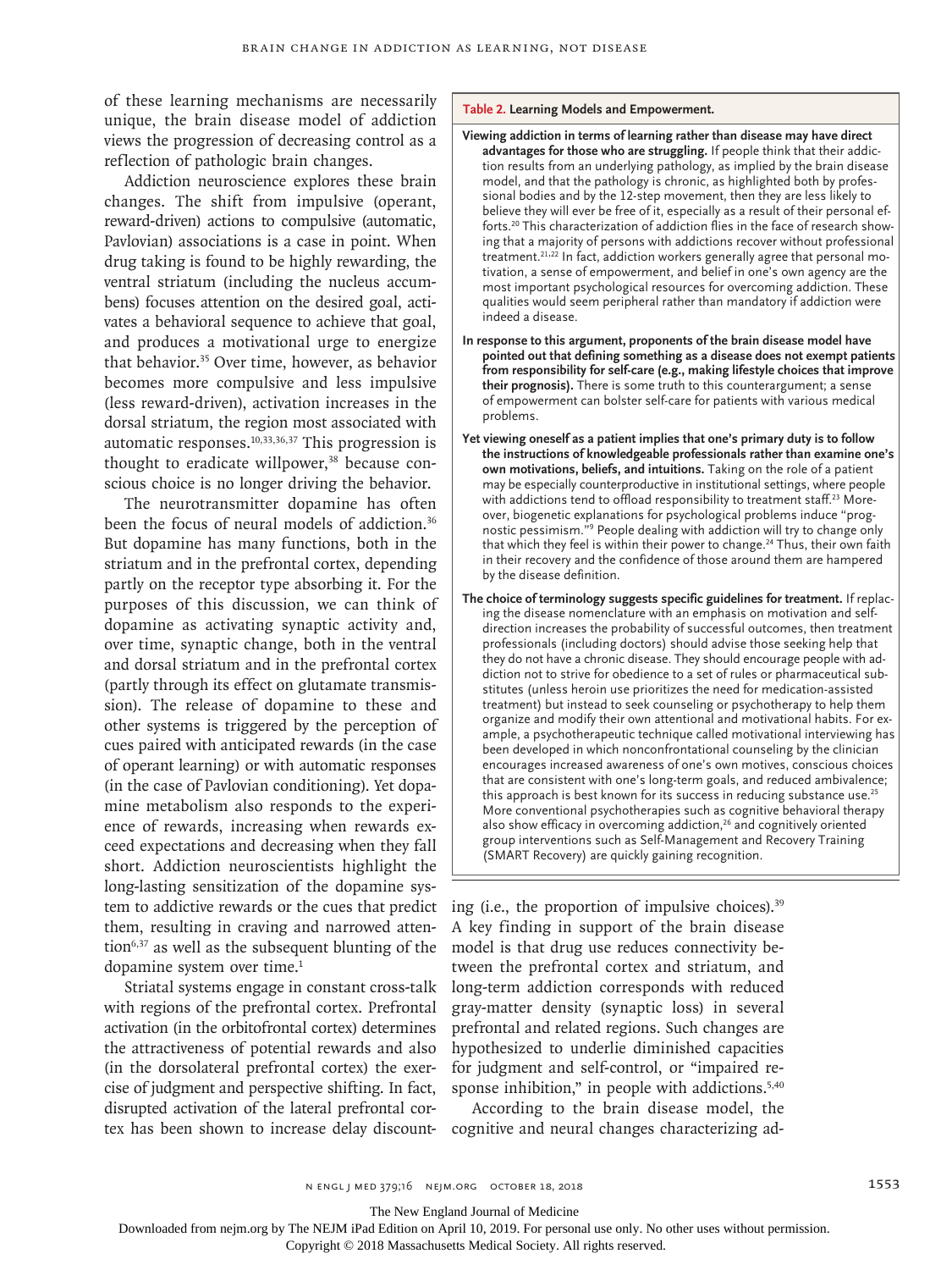| Table 3. Comparison of Claims Made by Disease and Learning Models of Addiction and Sample Evidence for Learning.*                                        |                                                                                                                                                                                  |                                                                                                                                                                                                                                     |
|----------------------------------------------------------------------------------------------------------------------------------------------------------|----------------------------------------------------------------------------------------------------------------------------------------------------------------------------------|-------------------------------------------------------------------------------------------------------------------------------------------------------------------------------------------------------------------------------------|
| Disease Model                                                                                                                                            | <b>Learning Model</b>                                                                                                                                                            | <b>Evidence for Learning</b>                                                                                                                                                                                                        |
| Addiction is characterized by a shift from<br>impulsive to compulsive processing,<br>loss of free will, and a shift of activation<br>to dorsal striatum. | All behavioral habits devolve to stimulus-<br>response mechanisms; automatization<br>is a normal outcome of learning.                                                            | Dorsal striatal activation or behavioral automati-<br>zation is seen with practice of even simple<br>(e.g., motor) tasks; for people with addiction,<br>operant contingencies facilitate the choice to<br>abstain from using drugs. |
| Functional connectivity between striatum<br>and PFC is lost, with reduced synaptic<br>density in specific PFC regions.                                   | When planning and decision making are<br>bypassed, PFC demand is reduced; ex-<br>tended plasticity is normal; underused<br>synapses may be pruned.                               | Immediate or valued rewards lead to increased<br>striatal activation and decreased dorsolateral<br>PFC activation and cognitive control; synaptic<br>density in the PFC has been shown to rebound<br>with recovery.                 |
| Sensitization to drug cues is increased<br>(and enduring), mediated by increased<br>mesolimbic dopamine uptake.                                          | Sensitization to valued rewards is normal;<br>an ongoing need or desire leads to on-<br>going sensitization (e.g., love, attachment,<br>wealth acquisition, religious practice). | Motivated goal pursuit leads to increased dopa-<br>mine, cue sensitization, and learning; high<br>emotional salience facilitates lasting synaptic<br>alterations (e.g., after trauma).                                              |
| Ongoing drug use leads to loss of receptor<br>availability or sensitivity and reduced<br>pleasure (dopaminergic blunting).                               | Adversity, trauma (with or without drug<br>use), isolation, and overstimulation<br>lead to reduced dopamine-receptor<br>response or pleasure.                                    | Loss of social status or trauma leads to reduced<br>D2 or D3 receptor availability; high levels of<br>mating behavior, eating, engagement with<br>pornography, and Internet use lead to a hypo-<br>dopaminergic system.             |
| * PFC denotes prefrontal cortex.                                                                                                                         |                                                                                                                                                                                  |                                                                                                                                                                                                                                     |

diction are unique and pathologic. Some theories highlight distinct phases or stages: drug taking is driven by positive reinforcement at first, then by negative reinforcement (underpinned by reduced dopamine signaling and blunted receptor responses), and finally by the loss of prefrontal control.1,41 A closely related theory suggests that addictive urges are increasingly driven by the brain's rebound from drug stimulation — an "antireward" effect resulting from an overactive stress-response system, dopamine blunting, and physical withdrawal symptoms.42 These theories emphasize repeated episodes of negative reinforcement (learning to avoid an aversive outcome) and positive reinforcement, plus changes in neurochemistry and circuitry.

But are the neurocognitive processes that give rise to addiction actually pathologic, or are they constituents of normal learning with detrimental consequences? To help resolve this question, I examine four neurocognitive changes central to brain disease models. The first is the hypothesized shift from impulsive behavior mediated by the ventral striatum to compulsive responses mediated by the dorsal striatum.<sup>35</sup> The second change, which also supports the presumption of involuntary behavior, is a reduction in functional and structural connectivity between the striatum and prefrontal cortex.<sup>1,5</sup> The third change is increased and enduring sensitivity (i.e., sensitization) to cues predicting addictive rewards, underpinned by mesolimbic dopamine.<sup>37</sup> The fourth change is a decrease in sensitivity, not only to alternative rewards but even to addictive rewards themselves.<sup>1</sup> I argue that these four neurocognitive changes are not specific to addiction and do not indicate a disease process.

# R ein ter pr e ting the Neurocognitive Data

## **Role of Compulsive or Automatic Responses**

According to the brain disease model, impulsive drug seeking and use are linked with activation of the ventral striatum or nucleus accumbens at first, but these behaviors become compulsive and automatic with activation of the dorsal striatum over time.35,43 Yet behavior generally becomes more automatic with practice, as novelty is replaced by familiarity, and dorsal striatal (including globus pallidus) involvement underlies this automatization even in a simple finger-tapping task.44 As Everitt and Robbins, acknowledged experts on the ventral-to-dorsal shift, state, "There is nothing aberrant or unusual about devolving behavioural control to a dorsal striatal S-R [stimulus–response or Pavlovian] 'habit' mechanism."35 They assert that this shift is to be expected in

The New England Journal of Medicine

Downloaded from nejm.org by The NEJM iPad Edition on April 10, 2019. For personal use only. No other uses without permission.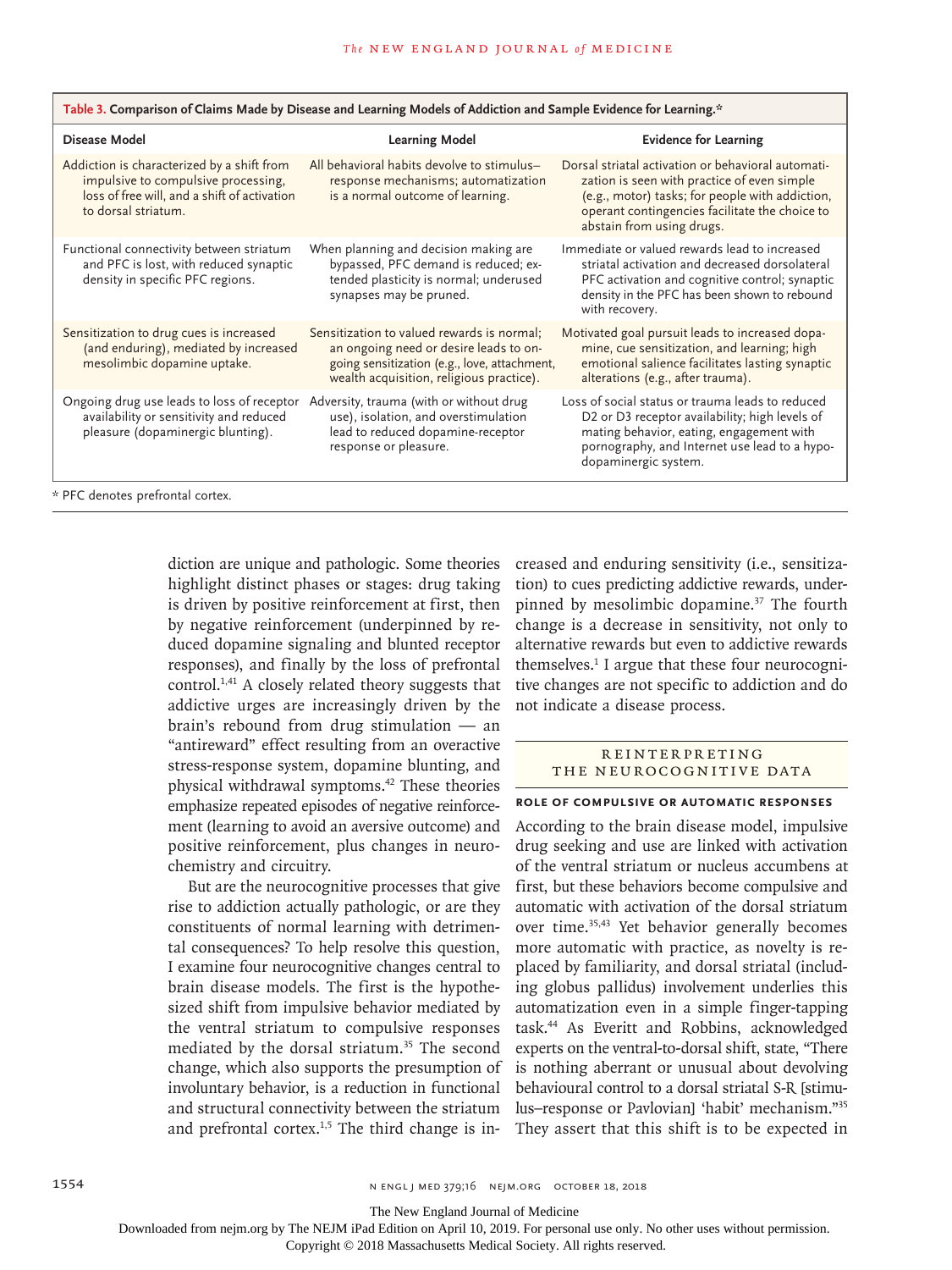many aspects of our lives, including eating and other habitual activities. "Automatisation of behaviour frees up cognitive processes," Everitt and Robbins continue, which explains why we can talk, eat, and drive at the same time.

Not only is normal behavior partly automatic, but also addictive behavior, even in its later stages, remains partly operant (reward-driven).<sup>45</sup> Supporting evidence comes from numerous studies in which the reward value of the addictive goal (e.g., the amount of drug offered) shifts in relation to the reward value of an alternative goal (e.g., money).45-49 In fact, these studies show that the probability of abstaining is proportional to the relative reward value of the two choices; this sensitivity to environmental contingencies is the hallmark of operant learning. Contingency management programs, based on these principles, have shown a consistent effect in the reduction of drug use. $26,49$  The ventral striatum continues to be involved in reward seeking in later-stage addiction, even when the dorsal striatum dominates behavior control.43 In sum, a combination of deliberate and automatic neurobehavioral mechanisms characterizes both addiction and "normal" habitual behavior.

## **Loss of Prefrontal Connectivity and Synaptic Pruning**

Evidence of a functional and (in some studies) structural disconnection between the prefrontal cortex and striatum has been pivotal for defining addiction as a brain disease.<sup>40</sup> Unfortunately, these findings come from cross-sectional, not longitudinal, research, so some cortical differences must precede rather than follow addiction, as acknowledged by the researchers. Yet even cortical changes that arise from (or with) addictive drug use need not be considered pathologic.

When skills become streamlined with practice, they no longer engage conscious, reflective, or effortful control. In fact, higher-order cognition is unnecessary once behavior becomes habitual, as any professional musician or athlete can demonstrate. Also, rewards perceived as both immediate and valuable often bypass cognitive control, as seen in the reduction of planning, decision making, and concomitant prefrontal involvement when it comes to sex, gambling, and eating fast food.<sup>50-55</sup> Research points to an inverse correlation between striatal activation and dorsolateral prefrontal engagement, both in delay discounting39 and more generally in effortful reward seeking.<sup>56</sup> But would this loss of functional connectivity normally lead to structural changes? Indeed, the elimination, or "pruning," of underused synapses is considered a key mechanism of learning.57,58 Massive cortical pruning has traditionally been associated with adolescence,<sup>59</sup> when most addictions develop. However, since pruning makes the brain more efficient when new skills are practiced and consolidated, it is now thought to underpin learning over the lifespan.<sup>57,60</sup>

Synaptic density in certain prefrontal regions decreases with the duration of drug use, but a contrasting increase in synaptic density (in similar but not identical regions) correlates with the number of weeks of abstinence.<sup>61</sup> In studies using functional magnetic resonance imaging (fMRI), "cocaine-dependent" participants who became abstinent no longer differed from controls with respect to the activation of inhibitory control networks in the prefrontal cortex or the performance of motor-inhibition tasks.<sup>62</sup> Thus, reductions in prefrontal involvement and synaptic density appear to be restricted to the period of habitual drug use, which may be followed by a period of synaptic growth when a new skill abstinence — is learned. This two-way street in frontal neuroplasticity is consistent with evidence that most people with addiction recover, $21,22$  and most of those who recover do so without treatment.<sup>21,63</sup> This finding would seem to be impossible if prefrontal changes were permanent and therefore pathologic.

#### **Sensitization to Cues**

People with drug addiction are highly sensitive to drug-related cues, even after they quit using drugs. To account for this sensitization, the brain disease model points to a sharp rise in mesolimbic (reward-related) dopamine uptake.<sup>37</sup> The motivational drive provided by mesolimbic dopamine is essential for survival, because it ensures that we prioritize eating, social relationships, and procreation. Addiction neuroscientists acknowledge that the levels of cue-triggered dopamine seen in addiction can parallel those related to "natural" rewards.64 Indeed, romantic relationships depend on motivational dopamine uptake,<sup>50,65</sup> and desire after romantic rejection matches the craving for cocaine.50 Motivated pursuits (natural or otherwise), including shopping, sports, religious practice, wealth acquisition, gambling, binge eat-

The New England Journal of Medicine

Downloaded from nejm.org by The NEJM iPad Edition on April 10, 2019. For personal use only. No other uses without permission.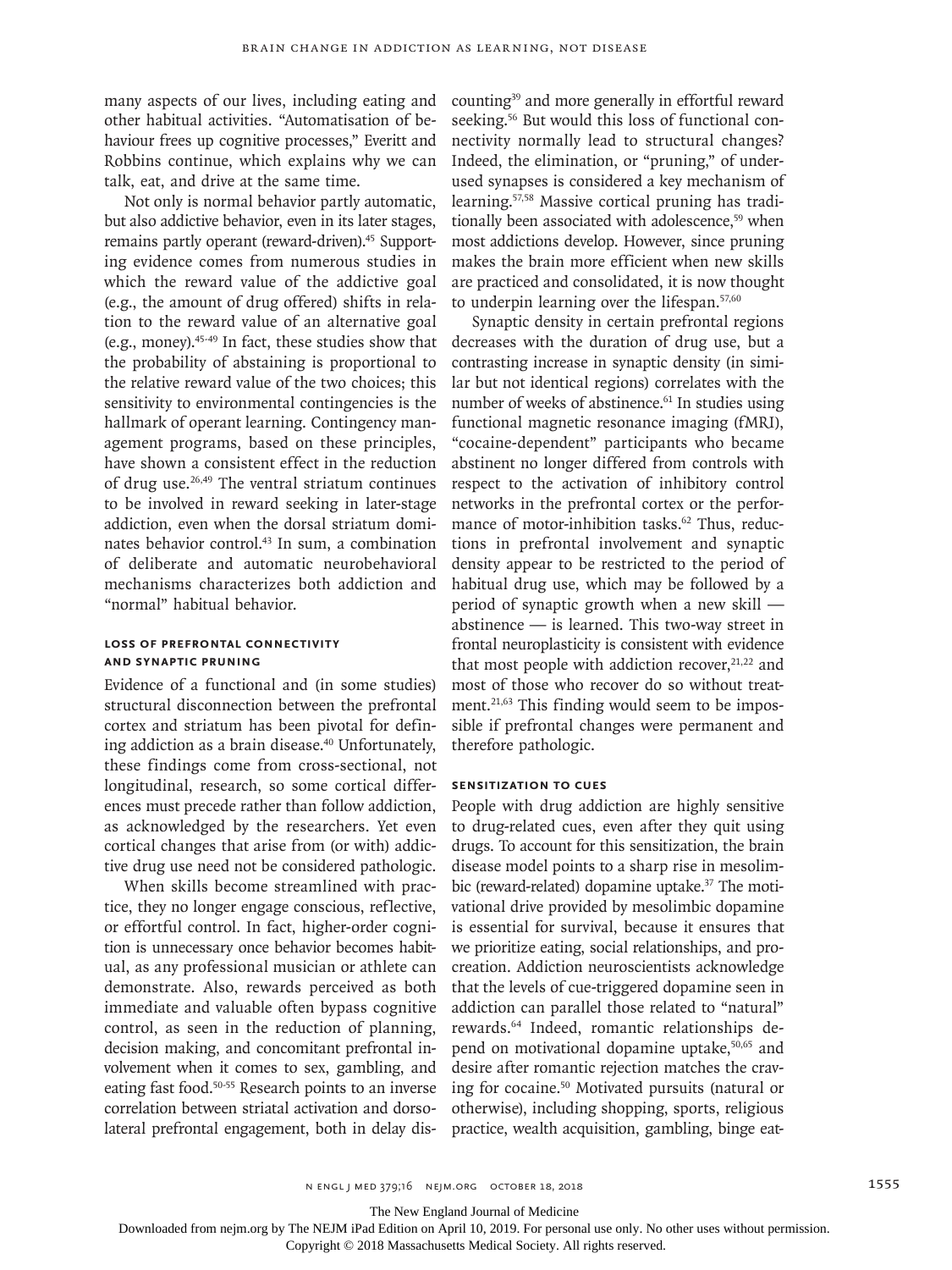ing, romantic love, and pornography, correspond with cue sensitization and increased activation of striatal dopamine.<sup>35,50-55,64-66</sup> Even a simple increase in reward availability on a computer screen is sufficient to increase mesolimbic dopamine, with a concomitant increase in effort.<sup>67</sup>

Proponents of the brain disease model emphasize that cue sensitivity in addiction is not only extreme but also prolonged, whereas cue sensitivity returns to normal levels in relation to natural reinforcers, once the need has been met. $1$  This prolonged sensitization is seen as the cause of relapse.37,68 Yet prolonged sensitization also results from normal learning of emotionally salient associations, through synaptic alterations in regions that process emotion, such as the amygdala.69,70 Stimuli associated with past triumphs or traumas or even a once-loved song will reliably trigger strong feelings. Because these cues refer to still-meaningful experiences, dopamine uptake remains adaptive (rather than pathologic) for ongoing behavioral adaptations.

Perhaps the most parsimonious explanation for enduring cue sensitivity is that, in addiction, goal seeking remains unfulfilled. The drug or activity that was pursued to satisfy emotional needs may have lost its effect because of a short duration of action, chemical tolerance, or habituation. The value of addictive rewards is always determined by context, including both the strength of aversive feelings and the effectiveness of drugs, for example, in quelling them. Unresolved needs can make drug taking relevant indefinitely.

#### **Desensitization to Drug-Related and Natural Rewards**

In parallel with cue sensitization and increased levels of dopamine release, there is an apparently paradoxical decrease in sensitivity to alternative rewards and even to drugs themselves.<sup>1,68</sup> This reward desensitization is thought to contribute to increasing drug consumption. Brain disease models ascribe this blunting to the downregulation (reduced availability or responsiveness) of dopamine receptors (e.g., D2 and D3 receptors), a pathologic process that may be manifested as tolerance or withdrawal effects.37,42 Yet many studies of addiction use psychostimulants (e.g., cocaine and methamphetamine), seriously confounding this observation.<sup>71</sup> The buildup (e.g., delayed reuptake) of dopamine resulting from psychostimulants may directly trigger a chemical rebound effect, independent of addictive learning.

But even if addictive learning results in dopaminergic blunting, it need not denote pathologic brain change. Poverty, trauma, and diminished social status reduce the availability of the D2 and D3 dopamine receptors in humans and nonhuman primates.<sup>72</sup> In fact, a reduction in D2 or D3 receptor availability has been shown to correspond with reduced social dominance or isolation, driving drug or alcohol use as a means of countering anxiety or distress.73-76 As noted above, early adversity and trauma are reliable predictors of subsequent drug use.13,16,17,77 However, social adversity may also result from drug use itself. Society responds to illicit drug use by excluding or punishing users, which in turn leads to broken relationships and erosion of self-esteem. Thus, social and psychological hardships may result in dopaminergic blunting, which then encourages addictive activities, amplifying these hardships.

Dopaminergic blunting can also result from nondrug rewards. Mating behavior in rats reduces dopamine output in mesolimbic dopamine circuitry, leading to "a hypodopaminergic system," and identical changes result from prolonged exposure to opiates.78 In addition, obesity has been linked to reduced dopamine receptivity, with the hypothetical explanation that dopaminergic blunting leads to increased food consumption.<sup>79,80</sup> Exposure to other potentially habit-forming pleasurable activities also leads to dopaminergic blunting, as shown with pornography use $81$  and extensive Internet use.<sup>82</sup> Thus, it seems that dopaminergic blunting can result from frequent activation of the mesolimbic dopamine system by any repetitive reward-seeking behavior rather than by drug exposure itself. Kent Berridge, a renowned addiction neuroscientist, views dopaminergic suppression as a temporary effect of overstimulation, which may result from drug addiction but does not cause it.<sup>68</sup>

## Addiction as Organism– Environment Entrainment

Most alternatives to the brain disease model of addiction share the view that explanations of addiction should include societal, social, and familial factors that predict drug misuse. The brain disease model has acknowledged these factors,

The New England Journal of Medicine

Downloaded from nejm.org by The NEJM iPad Edition on April 10, 2019. For personal use only. No other uses without permission.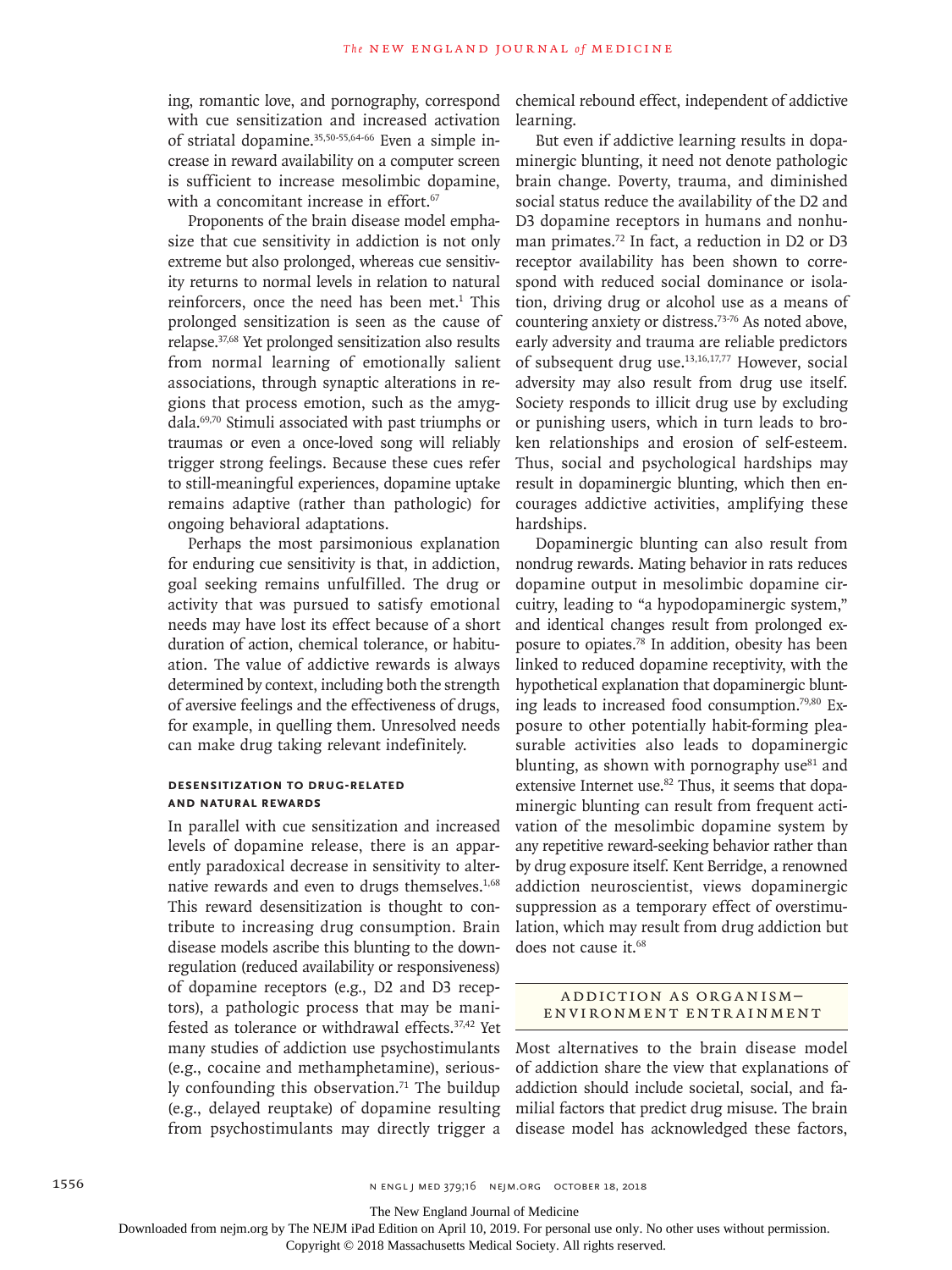but its emphasis on brain pathology sidelines their causal status and their relevance to prevention and treatment efforts. Yet viewing addiction solely as the product of environmental forces tends to ignore the properties of the organism, its nervous system, and its response proclivities. A comprehensive, balanced model of addiction needs to recognize that the organism and its environment are connected at every level, from perception to cognition to behavior, and interact continuously as an open system.

I have presented arguments and evidence that automatization, reduced neural flexibility, enduring cue sensitization, and reward desensitization are normal features of learning highly motivating, repetitive, and habitual behavioral patterns. Thus, I dispute the idea that addiction is pathologic. Nevertheless, there is considerable potential for reconciliation between aspects of the brain disease model and an environmental model of addiction, given that both view a rigidified behavioral pattern as learned, and learned deeply. Classic learning models have limited value for this synthesis, since they view the learner as an independent agent responding to a static environment. In contrast, principles of embodied cognition construe learning as a process of reciprocal adjustments between the activities of the organism and meaningful features of the environment. What is meaningful is assumed to be constrained by biologic antecedents and emerging biologic sensitivities, as well as the stimulus properties of the animal's environment (i.e., features of the environment that afford or invite specific actions, known as affordances).

For a young human, the range of potentially meaningful environmental features can be vast, at least until social, familial, and psychological setbacks narrow it down to a small subset of suboptimal rewards. For example, many children grow up with an unpredictable, disengaged, or violent parent. As adolescents, they may face disruptions in education, employment, or relationships as a result of financial or other disadvantages. These persons tend to find increased meaning in drugs that reduce stress or promote feelings of security and well-being, especially because these effects can be attained without mediation by other people. As drug use progresses and becomes a more consistent focus of attention and behavior, the properties of the individual and of the environment tend to become

synchronized through mutual adjustments. Behavioral outcomes continue to shape a social environment that progressively narrows behavioral options. For example, the social environment may become increasingly limited to people who can supply drugs (dealers or doctors), people with whom to take drugs, and "friends" who remain apathetic and disengaged. Behavioral proclivities will change accordingly. Besides the increasing habit strength of drug pursuit itself, there is likely to be increased lying to avoid rejection or punishment, as well as disengagement from romantic partners and family members, further limiting the chance to feel connected and protected. These changes would be mediated by cognitive modifications — changes in attentional foci, belief systems, identity, and self-esteem — as well as by immature habits of emotion regulation (e.g., suppression or denial) more generally.

But how might this addiction spiral get started? The embodied-cognition view encourages us to look for biologic and environmental vulnerabilities that amplify and reinforce each other. The goal here is not to list organismic (e.g., genetic) and environmental risk factors and add them together, but instead to track the interaction of factors that reciprocally influence each other. I suggest that the addiction spiral gets started with early psychosocial adversity. First, we already know that early adversity and trauma are strong predictors of later addiction.<sup>13,16,17,77</sup> Second, developmental psychologists have shown that early trauma (physical, emotional, or sexual) leaves enduring effects on nervous system function, such as sympathetic or parasympathetic overattunement (causing hyperreactivity or hyporeactivity), oversensitivity to threat based on accelerated amygdala development, and hippocampal damage resulting from excessive cortisol levels. Third, in animal models, researchers have pinpointed epigenetic changes (e.g., methylation of a gene that tunes the glucocorticoid feedback loop) that take place in utero or the first year of life in response to inadequate nurturing. But these neuropsychological insults do not emerge in a vacuum. Both trauma and "stress methylation" can begin with overstressed parents and even grandparents<sup>83,84</sup> in families challenged by unemployment, marital discord, histories of abuse, or alienation from the community, affecting the stress response in childhood and throughout life.<sup>84</sup> From these beginnings, a narrowing spiral of

The New England Journal of Medicine

Downloaded from nejm.org by The NEJM iPad Edition on April 10, 2019. For personal use only. No other uses without permission.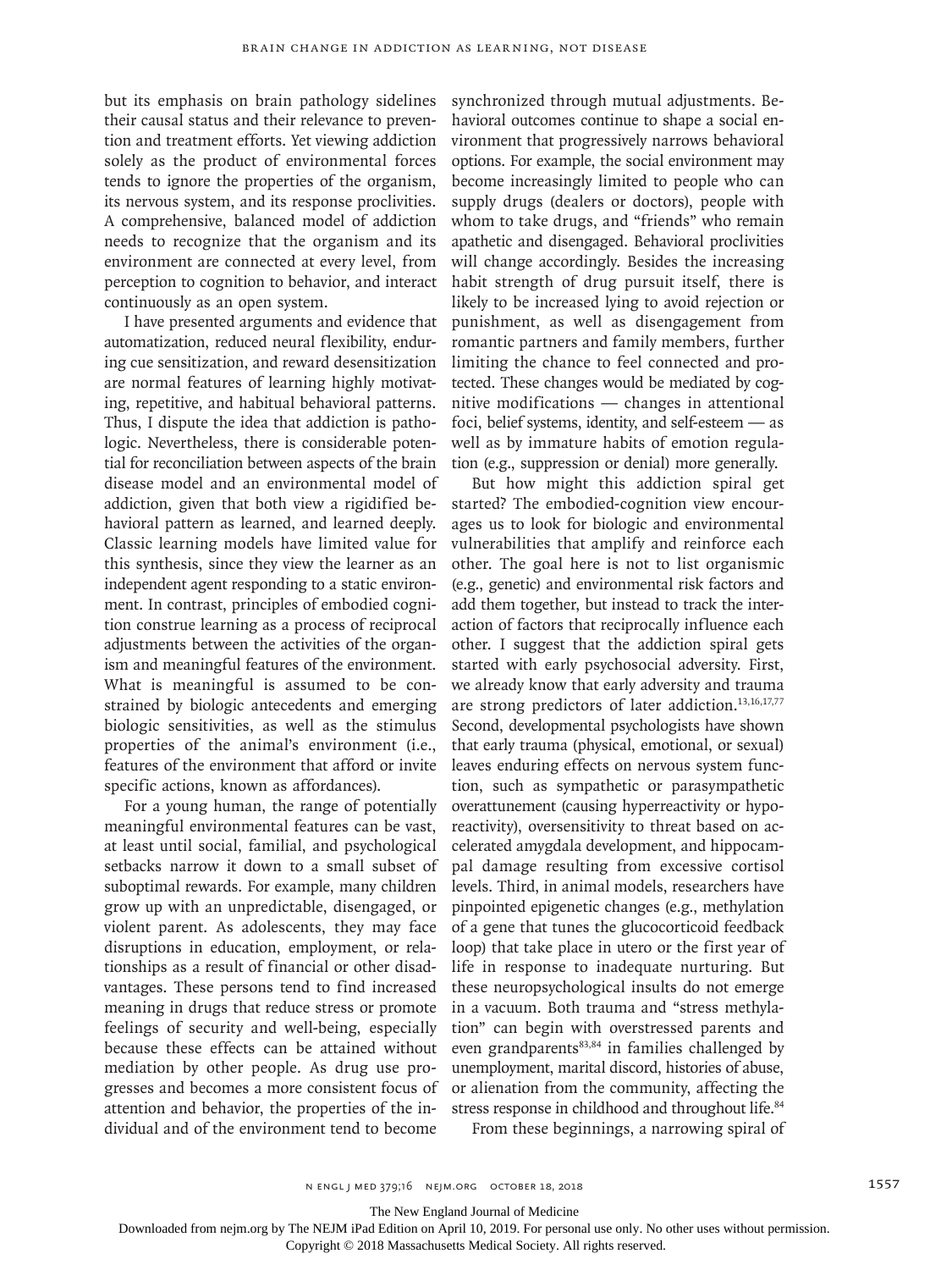ineffective coregulation emerges between developing children and their caregivers, leading eventually to entrainment between drug seeking and its environmental concomitants. From the Rat Park studies of the 1970s and 1980s, in which even addicted rats avoided ingesting morphine when allowed to socialize and play, $85$  to contemporary evidence of the adverse consequences of socioeconomic fragmentation,<sup>11</sup> Bruce Alexander has shown that addiction emerges universally as a response to the disruption of normal social interactions. Therefore, models of addiction predicated on embodied cognition should focus on environments in which social stressors affect early neuropsychological development, as a gateway to ongoing reciprocal adjustments between disadvantageous organismic adaptations and narrowing environmental opportunities.

In summary, the embodied-cognition framework can help model the interaction between neurobiologic and social-environmental contributors to addiction. Addictive activities are determined neither solely by brain changes nor solely by social conditions. Although they indeed result from and contribute to brain changes, addictive activities also feed back to the social environment, further narrowing what are often already limited opportunities for well-being, which in turn further narrows cognitive and neural flexibility. It follows that the narrowing seen in addiction takes place within the behavioral repertoire, the social surround, and the brain — all at the same time. It also follows that growth beyond addiction can be facilitated by improved social support, extended behavioral opportunities, targeted pharmacologic interventions, or some combination of these strategies.

Disclosure forms provided by the author are available with the full text of this article at NEJM.org.

I thank Shaun Shelly (University of Pretoria, Department of Family Medicine) for providing information and references supporting the arguments reviewed here, as well as feedback on previous versions of the manuscript.

#### **References**

**1.** Volkow ND, Koob GF, McLellan AT. Neurobiologic advances from the brain disease model of addiction. N Engl J Med 2016;374:363-71.

**2.** Fletcher AM. Inside rehab: the surprising truth about addiction treatment — and how to get help that works. New York: Penguin Books, 2013.

**3.** American Society of Addiction Medicine. Definition of addiction. April 12, 2011 (http://www.asam.org/quality-practice/ definition-of-addiction).

**4.** Narcotics Anonymous World Services. What is addiction? Narcotics Anonymous Bulletin no. 16. 2017 (https://na.org/ ?ID=bulletins-bull17-r).

**5.** Goldstein RZ, Volkow ND. Drug addiction and its underlying neurobiological basis: neuroimaging evidence for the involvement of the frontal cortex. Am J Psychiatry 2002;159:1642-52.

**6.** Volkow ND, Baler RD, Goldstein RZ. Addiction: pulling at the neural threads of social behaviors. Neuron 2011;69:599-602. **7.** Buchman D, Reiner PB. Stigma and addiction: being and becoming. Am J Bioeth 2009;9:18-9.

**8.** Haslam N. Genetic essentialism, neuroessentialism, and stigma: commentary on Dar-Nimrod and Heine (2011). Psychol Bull 2011;137:819-24.

**9.** Kvaale EP, Haslam N, Gottdiener WH. The 'side effects' of medicalization: a metaanalytic review of how biogenetic explanations affect stigma. Clin Psychol Rev 2013;33:782-94.

**10.** Hall W, Carter A, Forlini C. The brain

disease model of addiction: is it supported by the evidence and has it delivered on its promises? Lancet Psychiatry 2015;2: 105-10.

**11.** Alexander BK. The globalization of addiction: a study in the poverty of spirit. Oxford, England: Oxford University Press, 2008.

**12.** Heilig M, Epstein DH, Nader MA, Shaham Y. Time to connect: bringing social context into addiction neuroscience. Nat Rev Neurosci 2016;17:592-9.

**13.** Dube SR, Felitti VJ, Dong M, Chapman DP, Giles WH, Anda RF. Childhood abuse, neglect, and household dysfunction and the risk of illicit drug use: the adverse childhood experiences study. Pediatrics 2003;111:564-72.

**14.** Enoch MA. The role of early life stress as a predictor for alcohol and drug dependence. Psychopharmacology (Berl) 2011; 214:17-31.

**15.** Buchanan J. Understanding problematic drug use: a medical matter or a social issue? Br J Community Justice 2006;4:47-61 (http://epubs.glyndwr.ac.uk/siru/18).

**16.** Valentine K, Fraser S. Trauma, damage and pleasure: rethinking problematic drug use. Int J Drug Policy 2008;19:410-6. **17.** McDevitt-Murphy ME, Murphy JG, Monahan CM, Flood AM, Weathers FW. Unique patterns of substance misuse associated with PTSD, depression, and social phobia. J Dual Diagn 2010;6:94-110.

**18.** Lewis M. Addiction and the brain: development, not disease. Neuroethics 2017; 10:7-18.

**19.** Heather N, Best D, Kawalek A, et al. Challenging the brain disease model of addiction: European launch of the Addiction Theory Network. Addict Res Theory 2018;26:249-55.

**20.** Wiens TK, Walker LJ. The chronic disease concept of addiction: helpful or harmful? Addict Res Theory 2015;23:309- 21.

**21.** Heyman GM. Quitting drugs: quantitative and qualitative features. Annu Rev Clin Psychol 2013;9:29-59.

**22.** Lopez-Quintero C, Hasin DS, de Los Cobos JP, et al. Probability and predictors of remission from life-time nicotine, alcohol, cannabis or cocaine dependence: results from the National Epidemiologic Survey on Alcohol and Related Conditions. Addiction 2011;106:657-69.

**23.** Bonnie RJ. Responsibility for addiction. J Am Acad Psychiatry Law 2002;30: 405-13.

**24.** Pickard H, Ward L. Responsibility without blame: philosophical reflections on clinical practice. In: Fulford KWM, Davies M, Gipps RGT, et al., eds. The Oxford handbook of philosophy and psychiatry. Oxford, England: Oxford University Press, 2013 (http://oxfordhandbooks.com/view/ 10.1093/oxfordhb/9780199579563.001 .0001/oxfordhb-9780199579563-e-066).

**25.** Dunn C, Deroo L, Rivara FP. The use of brief interventions adapted from motivational interviewing across behavioral domains: a systematic review. Addiction 2001;96:1725-42.

**26.** Dutra L, Stathopoulou G, Basden SL,

1558 n engl j med 379;16 nejm.org October 18, 2018

The New England Journal of Medicine

Downloaded from nejm.org by The NEJM iPad Edition on April 10, 2019. For personal use only. No other uses without permission.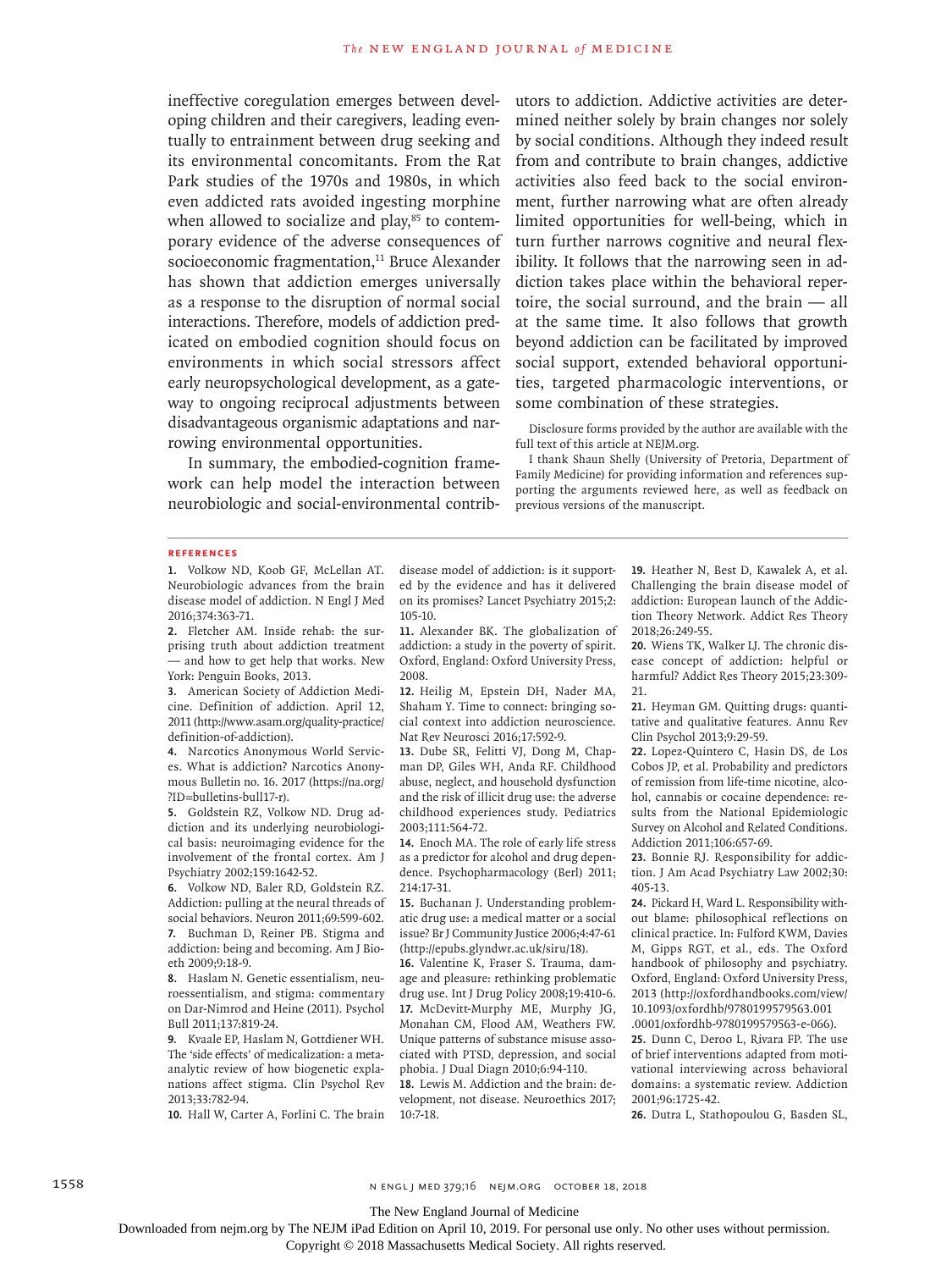Leyro TM, Powers MB, Otto MW. A metaanalytic review of psychosocial interventions for substance use disorders. Am J Psychiatry 2008;165:179-87.

**27.** Satel S, Lilienfeld SO. Addiction and the brain-disease fallacy. Front Psychiatry 2014;4:141.

**28.** Szalavitz M. Squaring the circle: addiction, disease and learning. Neuroethics 2017;10:83-6.

**29.** Cowart M. Embodied cognition. Internet Encyclopedia of Philosophy, 2018 (https://www.iep.utm.edu/embodcog/).

**30.** Wilson AD, Golonka S. Embodied cognition is not what you think it is. Front Psychol 2013;4:58.

**31.** Ainslie G. Précis of *Breakdown of Will*. Behav Brain Sci 2005;28:635-50.

**32.** Bickel WK, Marsch LA. Toward a behavioral economic understanding of drug dependence: delay discounting processes. Addiction 2001;96:73-86.

**33.** Wiers RW, Bartholow BD, van den Wildenberg E, et al. Automatic and controlled processes and the development of addictive behaviors in adolescents: a review and a model. Pharmacol Biochem Behav 2007;86:263-83.

**34.** Stacy AW, Wiers RW. Implicit cognition and addiction: a tool for explaining paradoxical behavior. Annu Rev Clin Psychol 2010;6:551-75.

**35.** Everitt BJ, Robbins TW. From the ventral to the dorsal striatum: devolving views of their roles in drug addiction. Neurosci Biobehav Rev 2013;37:9 Pt A: 1946-54.

**36.** Volkow ND, Fowler JS, Wang G-J, Swanson JM, Telang F. Dopamine in drug abuse and addiction: results of imaging studies and treatment implications. Arch Neurol 2007;64:1575-9.

**37.** Robinson TE, Berridge KC. The neural basis of drug craving: an incentive-sensitization theory of addiction. Brain Res Brain Res Rev 1993;18:247-91.

**38.** Volkow ND. Addiction is a disease of free will. Bethesda, MD: National Institute on Drug Abuse, 2015 (https://www .drugabuse.gov/about-nida/noras-blog/2015/ 06/addiction-disease-free-will).

**39.** Figner B, Knoch D, Johnson EJ, et al. Lateral prefrontal cortex and self-control in intertemporal choice. Nat Neurosci 2010;13:538-9.

**40.** Volkow ND, Fowler JS. Addiction, a disease of compulsion and drive: involvement of the orbitofrontal cortex. Cereb Cortex 2000;10:318-25.

**41.** Volkow ND, Morales M. The brain on drugs: from reward to addiction. Cell 2015; 162:712-25.

**42.** Koob GF. Neurobiological substrates for the dark side of compulsivity in addiction. Neuropharmacology 2009;56:Suppl 1: 18-31

**43.** Everitt BJ. Neural and psychological mechanisms underlying compulsive drug seeking habits and drug memories — indications for novel treatments of addiction. Eur J Neurosci 2014;40:2163-82.

**44.** Lehéricy S, Benali H, Van de Moortele P-F, et al. Distinct basal ganglia territories are engaged in early and advanced motor sequence learning. Proc Natl Acad Sci U S A 2005;102:12566-71.

**45.** Heather N. Is the concept of compulsion useful in the explanation or description of addictive behaviour and experience? Addict Behav Rep 2017;6:15-38.

**46.** Cohen M, Liebson IA, Faillace LA. The role of reinforcement contingencies in chronic alcoholism: an experimental analysis of one case. Behav Res Ther 1971;9: 375-9.

**47.** Hart C. High price: a neuroscientist's journey of self-discovery that challenges everything you know about drugs and society. New York: Harper, 2013.

**48.** Hart CL, Haney M, Foltin RW, Fischman MW. Alternative reinforcers differentially modify cocaine self-administration by humans. Behav Pharmacol 2000; 11:87-91.

**49.** Menza TW, Jameson DR, Hughes JP, Colfax GN, Shoptaw S, Golden MR. Contingency management to reduce methamphetamine use and sexual risk among men who have sex with men: a randomized controlled trial. BMC Public Health 2010;10:774.

**50.** Fisher HE, Brown LL, Aron A, Strong G, Mashek D. Reward, addiction, and emotion regulation systems associated with rejection in love. J Neurophysiol 2010;104: 51-60.

**51.** Noori HR, Cosa Linan A, Spanagel R. Largely overlapping neuronal substrates of reactivity to drug, gambling, food and sexual cues: a comprehensive meta-analysis. Eur Neuropsychopharmacol 2016;26: 1419-30.

**52.** Rømer Thomsen K, Fjorback LO, Møller A, Lou HC. Applying incentive sensitization models to behavioral addiction. Neurosci Biobehav Rev 2014;45:343-9.

**53.** Joyner MA, Kim S, Gearhardt AN. Investigating an incentive-sensitization model of eating behavior: impact of a simulated fast-food laboratory. Clin Psychol Sci 2017;5:1014-26.

**54.** Balodis IM, Kober H, Worhunsky PD, Stevens MC, Pearlson GD, Potenza MN. Diminished frontostriatal activity during processing of monetary rewards and losses in pathological gambling. Biol Psychiatry 2012;71:749-57.

**55.** Robinson MJF, Fischer AM, Ahuja A, Lesser EN, Maniates H. Roles of "wanting" and "liking" in motivating behavior: gambling, food, and drug addictions. Curr Top Behav Neurosci 2016;27:105-36.

**56.** Westbrook A, Braver TS. Dopamine does double duty in motivating cognitive effort. Neuron 2016;89:695-710.

**57.** Craik FIM, Bialystok E. Cognition

through the lifespan: mechanisms of change. Trends Cogn Sci 2006;10:131-8. **58.** Petanjek Z, Judaš M, Šimic G, et al. Extraordinary neoteny of synaptic spines in the human prefrontal cortex. Proc Natl Acad Sci U S A 2011;108:13281-6.

**59.** Selemon LD. A role for synaptic plasticity in the adolescent development of executive function. Transl Psychiatry 2013; 3:e238.

**60.** Segal I, Korkotian I, Murphy DD. Dendritic spine formation and pruning: common cellular mechanisms? Trends Neurosci 2000;23:53-7.

**61.** Connolly CG, Bell RP, Foxe JJ, Garavan H. Dissociated grey matter changes with prolonged addiction and extended abstinence in cocaine users. PLoS One 2013;8(3):e59645.

**62.** Bell RP, Garavan H, Foxe JJ. Neural correlates of craving and impulsivity in abstinent former cocaine users: towards biomarkers of relapse risk. Neuropharmacology 2014;85:461-70.

**63.** Dawson DA, Grant BF, Stinson FS, Chou PS. Maturing out of alcohol dependence: the impact of transitional life events. J Stud Alcohol 2006;67:195-203.

**64.** Olsen CM. Natural rewards, neuroplasticity, and non-drug addictions. Neuropharmacology 2011;61:1109-22.

**65.** Fisher HE, Xu X, Aron A, Brown LL. Intense, passionate, romantic love: a natural addiction? How the fields that investigate romance and substance abuse can inform each other. Front Psychol 2016;7: 687.

**66.** Sussman S, Lisha N, Griffiths M. Prevalence of the addictions: a problem of the majority or the minority? Eval Health Prof 2011;34:3-56.

**67.** Hamid AA, Pettibone JR, Mabrouk OS, et al. Mesolimbic dopamine signals the value of work. Nat Neurosci 2016;19: 117-26.

**68.** Berridge KC. Is addiction a brain disease? Neuroethics 2017;10:29-33.

**69.** Phelps EA, Lempert KM, Sokol-Hessner P. Emotion and decision making: multiple modulatory neural circuits. Annu Rev Neurosci 2014;37:263-87.

**70.** Panno A, Lauriola M, Figner B. Emotion regulation and risk taking: predicting risky choice in deliberative decision making. Cogn Emot 2013;27:326-34.

**71.** Nutt DJ, Lingford-Hughes A, Erritzoe D, Stokes PRA. The dopamine theory of addiction: 40 years of highs and lows. Nat Rev Neurosci 2015;16:305-12.

**72.** Masten CL, Eisenberger NI, Borofsky LA, et al. Neural correlates of social exclusion during adolescence: understanding the distress of peer rejection. Soc Cogn Affect Neurosci 2009;4:143-57.

**73.** Czoty PW, Gage HD, Nader MA. Differences in D2 dopamine receptor availability and reaction to novelty in socially housed male monkeys during abstinence

n engl j med 379;16 nejm.org October 18, 2018 1559 1559

The New England Journal of Medicine

Downloaded from nejm.org by The NEJM iPad Edition on April 10, 2019. For personal use only. No other uses without permission.